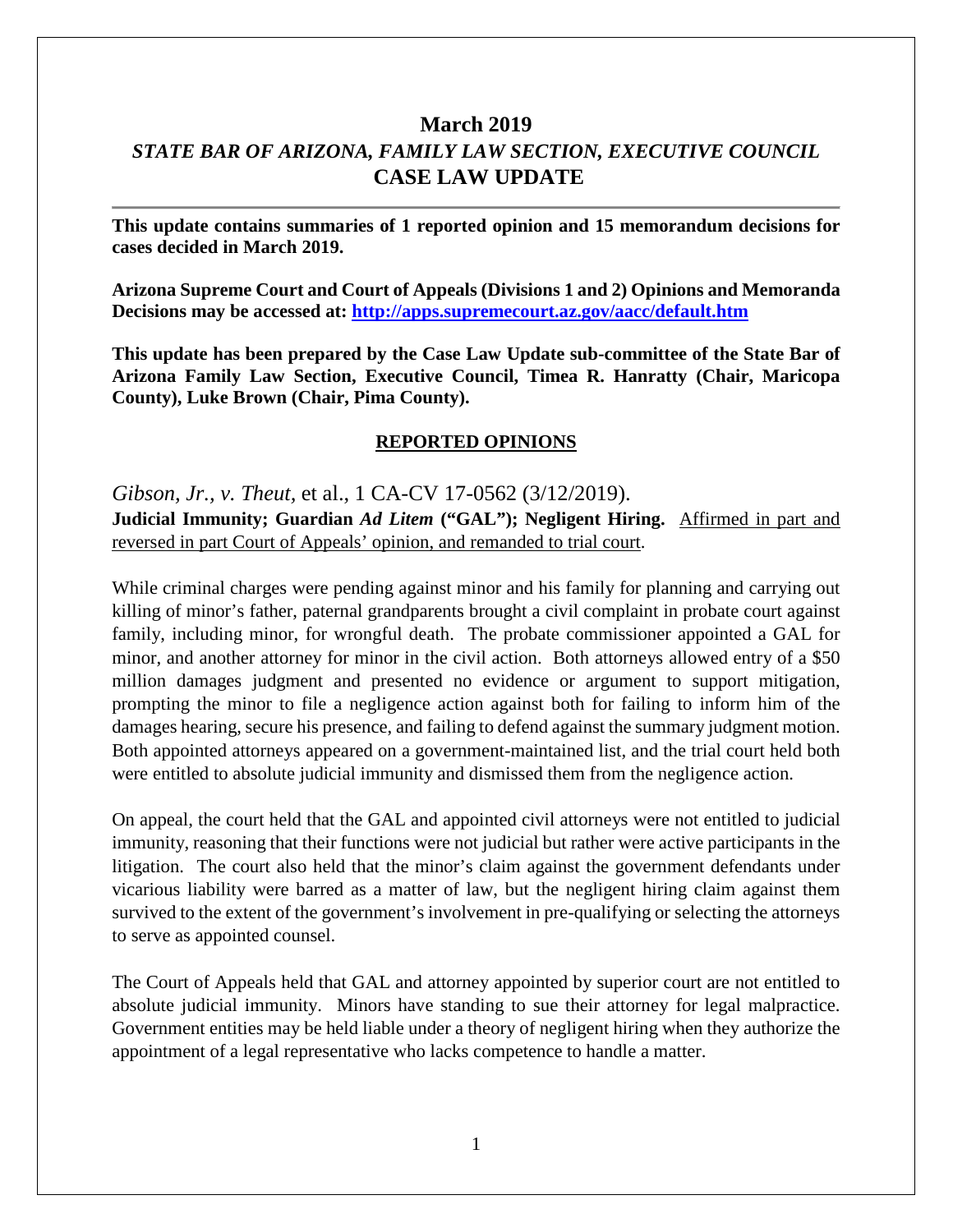#### **MEMORANDUM DECISIONS**

### *Salazar v. Guevara*, I CA-CV 18-0443 FC (3/28/2019). **Order of Protection.** Court of Appeals modified OOP to remove one minor child.

Father was arrested for punching his 13-year-old child when his 2-year-old was present. Father denied all allegations. The charges were dropped and DCS unsubstantiated. However, the trial court, after hearing, upheld the OOP including both children. Father argued that the court failed to make specific findings on the record when it simply found "sufficient grounds" to uphold the OOP. Court of Appeals modified the OOP to remove the 2-year-old as there was insufficient evidence regarding harm or potential future harm. The 13-year-old remained on the OOP. Case reminds us that before granting an OOP prohibiting contact between a parent and a child, "the judicial officer must consider: (1) whether the child may be harmed if the defendant is permitted to maintain contact with the child, and (2) whether the child may be endangered if there is contact outside the presence of the plaintiff." Ariz. R. Protect. Ord. P. 35(b).

#### *Espinoza v. Espinoza*, 1 CA-CV 18-0239 FC (3/28/2019).

**Parenting Time.** Reversed trial court ruling re-instituting Father's parenting time after temporary orders suspended his parenting time due to his concerning behavior.

Mother, BIA, and witness presented sufficient evidence to create concern as to whether Father's behavior might endanger the "physical, mental, moral or emotional" health of the child pursuant to A.R.S. § 25-403.01(D). As a result, the trial court must make specific findings to adequately address Father's issues, misbehavior, lack of candor, and most importantly, the best interests of the child. Case provides a good analysis of the competing interests of public policy of substantial parenting time vs. a parent who refuses to abide by court orders to the detriment of the child.

#### *Santoro v. Santoro*, 1 CA-CV 18-0497-FC (3/26/2019).

**Modification of Legal Decision-Making and Parenting Time; Evidence; Dependency.**  Affirmed order denying petition to modify legal decision-making and parenting time.

The parties agreed and the family court ordered that the parties' child attend Safe Haven counseling. A few months later, Father filed to modify parenting time and legal decision-making arguing emergency circumstances created by the removal of the parties' child and two other children from Mother's custody. At the evidentiary hearing, Father attempted to introduce a progress report from the child's counselor, but the court excluded it, ruling that admitting it would violate confidentiality. The trial court also considered the juvenile court's determination that the other two children previously removed were returned to Mother's care and the dependency dismissed, and ultimately granted Father's modification petition only in part.

On appeal, the Court of Appeals found that under *Hays v. Gama*, the trial court acted within its discretion by excluding the counseling progress report. Unlike in *Hays* where the exclusion was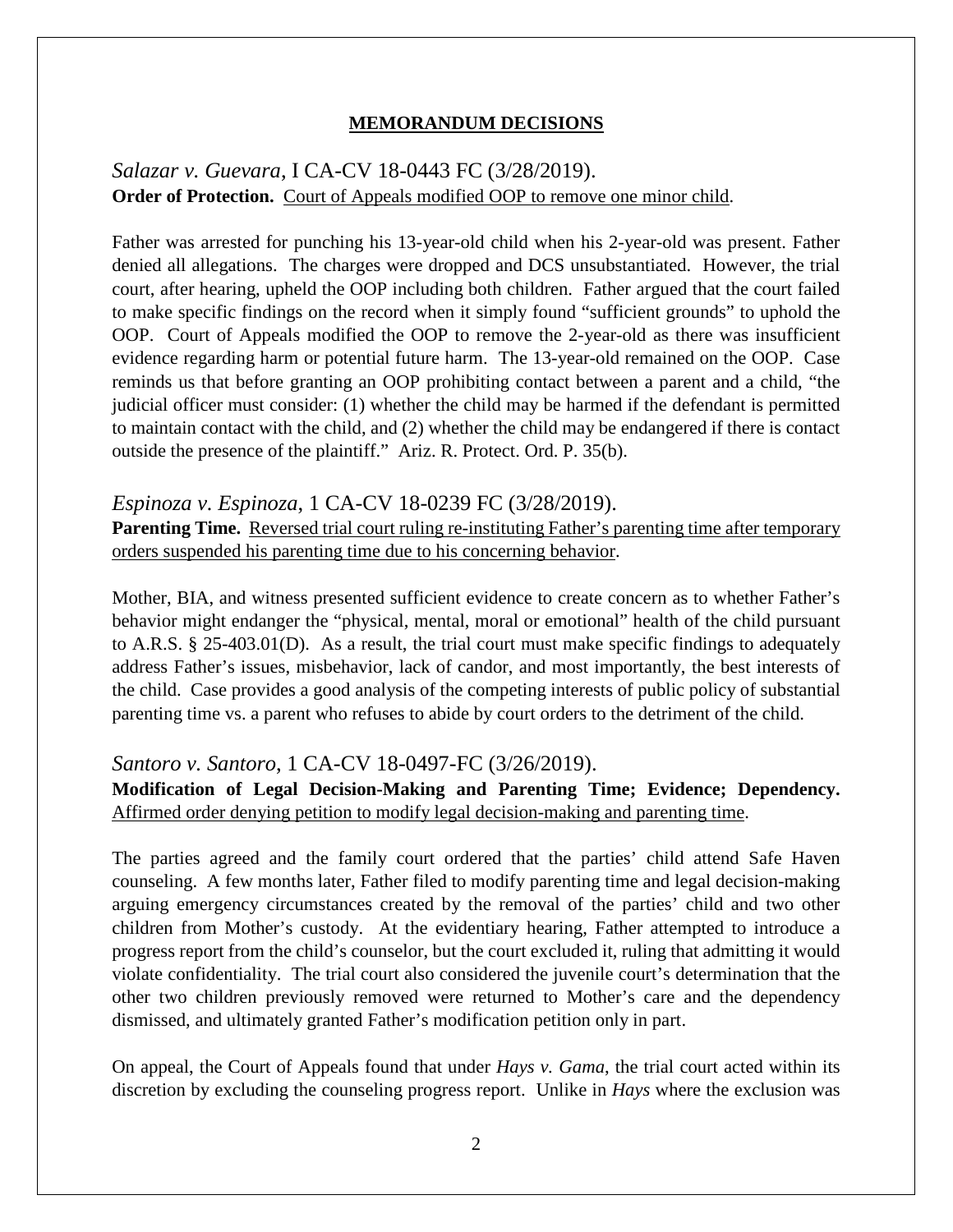a sanction, here the trial court's decision was based on confidentiality with the child's counselor under Safe Haven. As such, the exclusion of a minor's progress report by a counselor does not violate *Hays v. Gama* where it is done to preserve protection and confidentiality of Safe Haven counseling, and there is no "especially significant effect" on the court's ability to determine a child's best interests. Furthermore, unlike a professional appointment under 25-405(B) or Rule 12, who assists the court with legal decision-making or parenting time determinations, the counselor was appointed per agreement only to give the child a space to discuss ongoing conflict between the parents, not help make determinations on Father's modification petition.

The Court of Appeals also held that considering determinations made in dependency proceedings in order to determine legal decision-making and parenting time was not an abuse of discretion, and that the trial court made specific findings regarding the -403 factors. The court considered Mother's drug use and limited Mother's parenting time and required her to continue to submit to drug testing, and thus joint legal decision-making was appropriate even under -403.04.

### *In Re Marriage of McQuay*, 2 CA-CV 2018-0091-FC (3/26/2019).

**Rule 63 Mental Health Evaluation; Due Process; Grandparent Visitation; Legal Decision-Making; Relocation.** Affirmed trial court's denial of Mother's relocation and Rule 63 evaluation requests, vacated grandparent visitation and legal decision-making orders, and remanded for reconsideration of those orders.

Parties were divorced in Missouri in 2014 and have one child, who is 10 years old. Parties shared joint legal decision-making and parenting time under the Missouri orders, which provided for parenting time as if the parties lived in different states (Mother successfully requested relocation to Tucson from Missouri Court, but Father later moved to Tucson, as well, and parties co-parented under deviated terms). In 2017, Mother petitioned to relocate the child to Massachusetts, to which relocation Father objected. Mother also sought a Rule 63 evaluation of Father due to various mental health diagnoses, but Father argued those issues had been litigated in Missouri. After an eight-day trial, the trial court denied Mother's relocation request, granted visitation to Mother's parents, did not order Father to undergo the Rule 63 evaluation, and granted Mother sole legal decision-making regarding counseling and medication.

Mother appealed, arguing the trial court erred by failing to compel Father to be evaluated pursuant to Rule 63, that her due process was violated because she was prevented from gathering information necessary to cross-examine Father (because he was not ordered to submit to a Rule 63 evaluation), and that the trial court erred when it treated Father's participation in the evaluation as something he could choose to do or not do. Father cross-appealed, contending the trial court lacked jurisdiction to award grandparent visitation absent a petition and that the trial court erred in modifying legal decision-making absent a petition.

The Court of Appeals agreed with Mother that the mental health of all involved is a consideration for the trial court in a relocation case and the trial court was indeed permitted to order a party to complete a Rule 63 evaluation. The Court of Appeals, however, found that just because the trial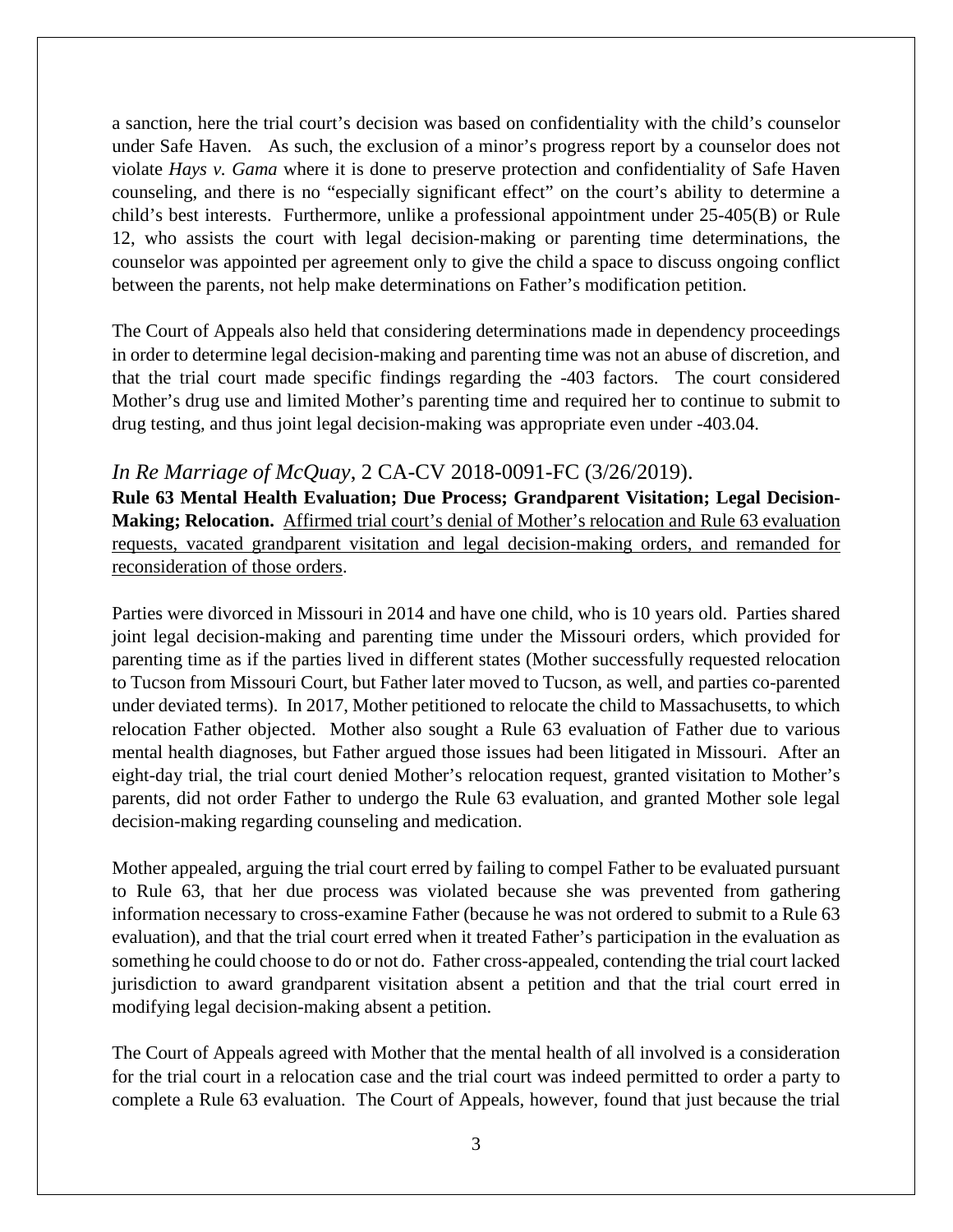court was permitted to order as such, did not mean it erred in declining to do so, and in this case, the court's decision is supported by reasonable evidence and reflects no abuse of discretion. As for Mother's violation of due process argument, the Court of Appeals deemed Mother's argument lacking in any authority or merit given that she could have obtained evidence regarding Father's mental health from other sources for presentation during the eight-day trial. The Court of Appeals interpreted Mother's last argument as one wherein she contends the trial court erred by not drawing a negative inference from Father's decision not to voluntarily submit to the Rule 63 evaluation, but she again provided no authority requiring the court to do so.

With respect to Father's cross-appeal, the Court of Appeals agreed that absent a petition, the trial court lacked jurisdiction to grant third party rights and modify legal decision-making to award Mother the sole decision to enroll the child in counseling and refill his prescription.

*In Re Marriage of Queen and King*, 2 CA-CV 2018-0149-FC (3/26/2019). **Timing of Notice of Appeal.** Reversed trial court ruling extending time to file notice of appeal.

The appeals court found that the trial court erred when it extended the time for Husband file a notice of appeal. The court cited A.R.F.L.P. 9(f), which had three conditions that must have been met for the trial court to properly reopen the time to file a notice of appeal. The appeals court found the court failed to follow the legal requirements of that rule and exceeded its authority in extending the time for filing a notice of appeal.

## *Perkins v. Perkins, 1* CA-CV 18-0496 FC (03/21/2019).

**Burden of Proof following Temporary Order/Agreement**. Vacated order and remanded due to improper shift of burden of proof to show change in circumstances from temporary order.

In post-decree matter, Father filed to modify joint legal decision-making and parenting time after Mother's step-son sexually assaulted the youngest daughter. At a return hearing, the parties entered a Rule 69 Agreement to prevent contact between the minors. At the trial, the court improperly affirmed the no contact order, finding that Mother had failed to show a material change in circumstances to allow reunification of the children. Court of Appeals vacated the order because the trial court improperly shifted the burden to Mother to show a material change in circumstances justifying removal of the temporary no contact order. Court of Appeals reasoned that Father, as the party who moved for modification, had the burden to prove a material change in circumstances since the entry of the decree.

### *Petrizze v. Johnson,* 1 CA-CV 18-0401 FC (03/21/2019).

**Legal Decision-Making; Parenting Time; Child Support**. Affirmed joint legal decisionmaking, parenting time, and child support orders despite DUI conviction and domestic violence.

The trial court properly awarded the parties joint legal decision-making of two children despite Father's DUI conviction within the past 12 months and testimony of DV during the relationship. Father rebutted the presumption against joint legal decision-making by showing he had successfully completed substance abuse counseling, random drug testing, and denied any current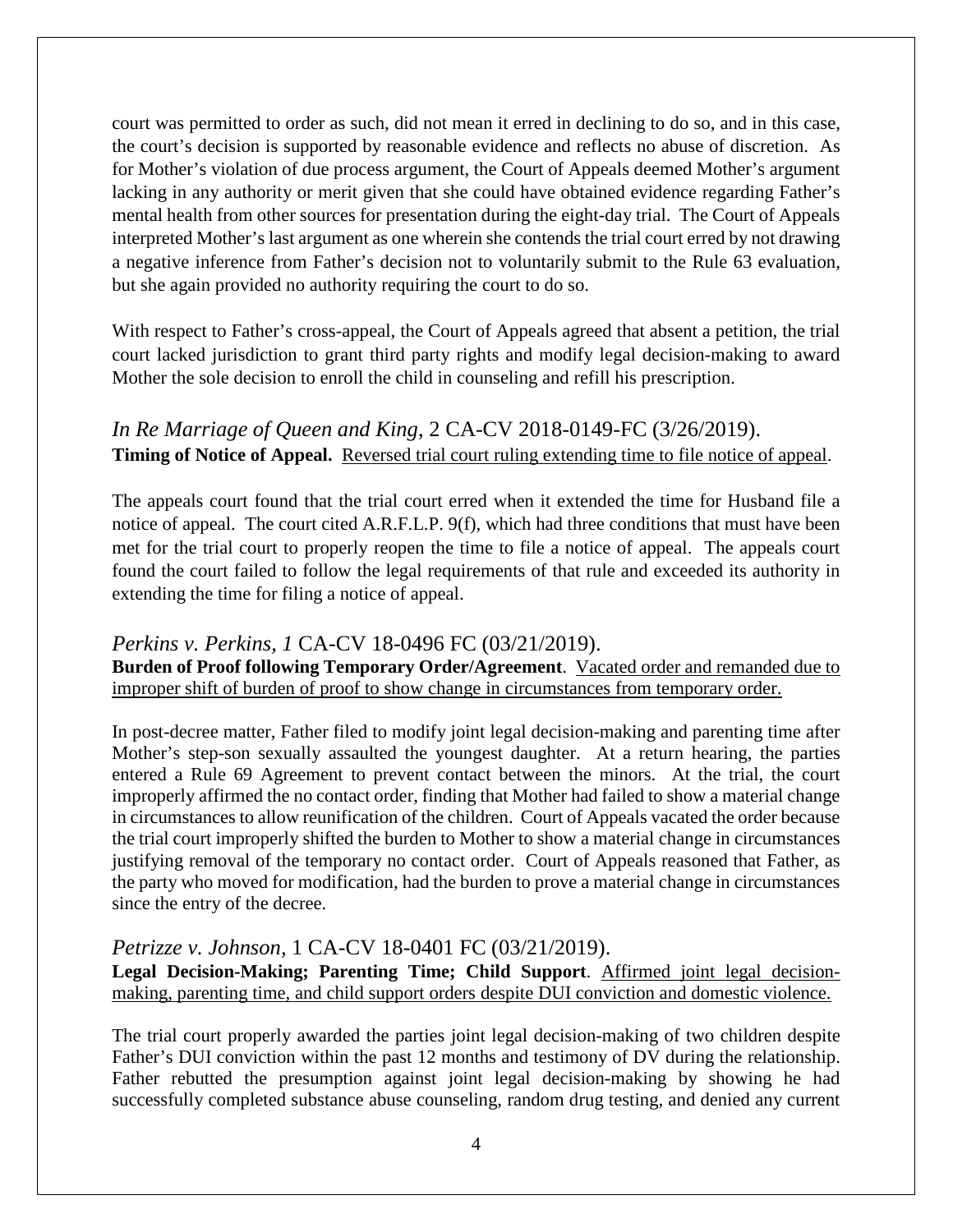use of drugs. The court also found the DV in the case was dated and did not involve the children directly. Thus, Mother failed to show by a preponderance that the DV was significant. Further, because the self-support reserve amount exceeded Father's income, the trial court properly exercised discretion to deviate child support to zero.

### *Brittner v. Lanzilotta,* 1 CA-CV 18-0088 FC (3/12/2019). **Judicial Immunity; Therapeutic Intervention**. Affirmed order dismissing civil action.

During divorce proceeding, custody evaluator was appointed who recommended therapeutic intervention to rehabilitate the relationships between Mother and minor children, establish rules, make referrals for therapy, and facilitate conflict resolution, in addition to giving recommendations to the court. During the divorce, the custody evaluator resigned from her role, and Mother brought a civil action against the custody evaluator for intentional infliction of emotional distress, abuse of power, breach of fiduciary duty, and breach of contract. The custody evaluator moved to dismiss arguing she was entitled to judicial immunity as a court-appointed TI, which the trial court granted.

On appeal, the Court of Appeals rejected Mother's reliance on *Paul E*. In that case, the therapist was not ordered to report to the court, but here, the custody evaluator provided therapeutic services and was ordered to give recommendations to the court, which the court relied upon to issue its final order. The court also rejected Mother's argument that not all of the services should be cloaked in immunity, noting that it does not parcel out the services from the court-reporting functions, and such a task "is neither practical nor possible." As such, the Court of Appeals held that an interventionist acts as a nonjudicial officer when performing a court ordered function assisting the court in making a final custody order, and therefore, judicial immunity applies to the professional.

## *Pacheco v. Miller,* 1 CA-CV 18-0299 FC (3/12/2019).

**Sanctions**. Reversed default and prohibition of involvement in trial for failure to follow pretrial requirements and affirmed that findings are always necessary.

Mother appeared at trial, but failed to timely file a pretrial statement. Trial court found no good cause for delay and refused to hear from Mother on any issue, including legal decision-making and relocation of the child. Father's relocation request was granted. Court of Appeals held that the trial court abused its discretion when it precluded Mother from participating, as even a defaulted party has a right to participate. Further, the court is required to make specific findings on all relevant factors, even in a default case. Court of Appeals also noted that when entering sanctions, the family court must consider other, less severe, sanctions before entering the most extreme to comply with *Hays v. Gama*.

*In Re the Marriage of Carroll*, 2 CA-CV 2018-0098 (3/11/2019). **Modification of Child Support, Deviations, and Child Support Orders.** Affirmed trial court's order reducing child support.

After a 35-year marriage, Husband filed for divorce. Four months later, he decided to retire, cutting his income by 60%. Wife had income of \$830 a month from working and social security. Trial court decided Husband's retirement was voluntary and attributed his previous income to him in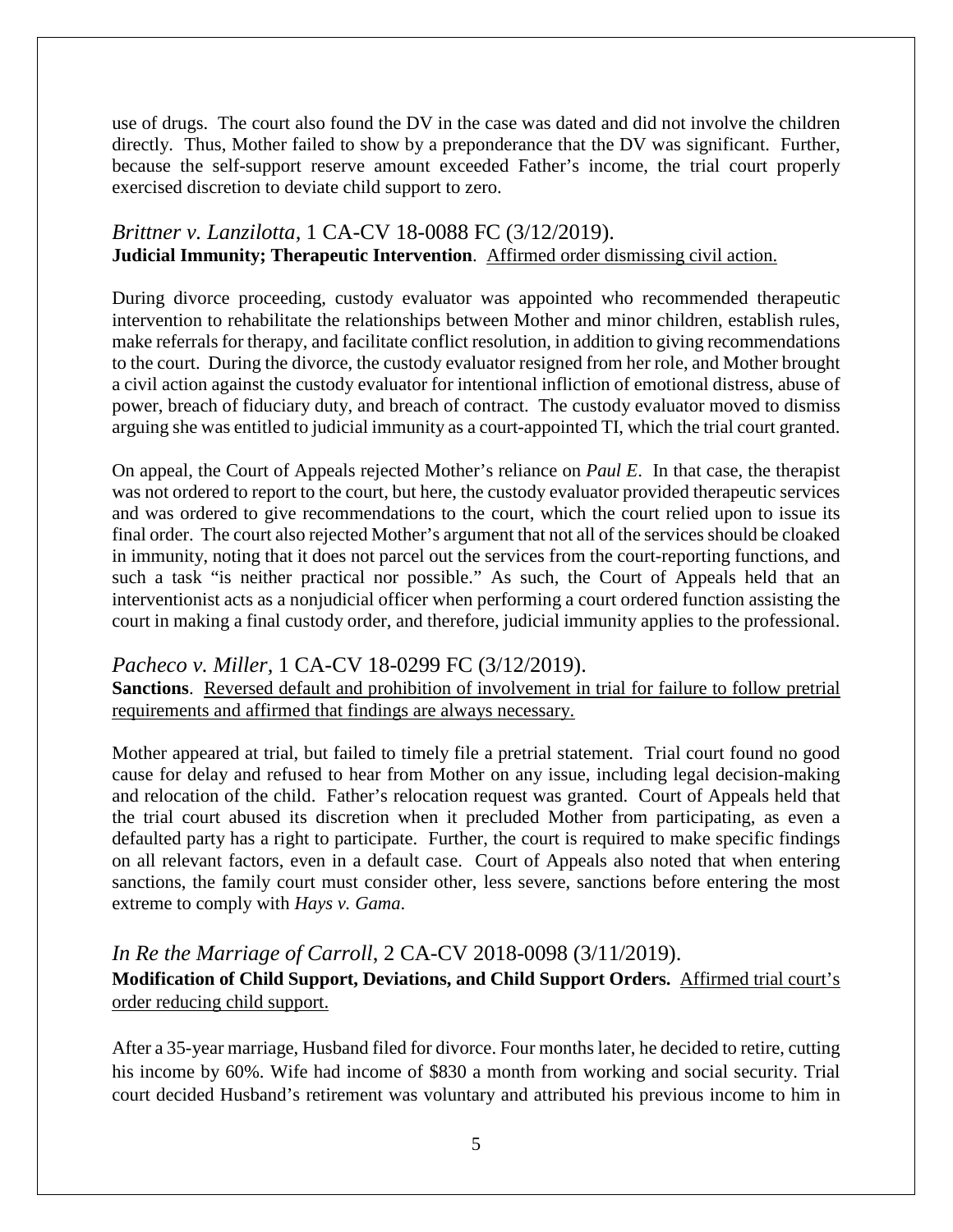calculating maintenance. Husband appealed. The appellate court analyzed at length how to balance a decision to retire at a normal retirement age against the other spouse's entitlement to support. In a terrific explanation of when *Pullen* applies to the retirement issue (at inception of spousal maintenance order) and when *Chaney* controls (modification due to retirement).

This is one of those wonderful cases that teach us how to practically apply established law to a specific fact situation—a great map of how to present these retirement/maintenance cases. This opinion also gives a good lesson on when the word "jurisdiction" is used "imprecisely" when what is meant is not the power to do something but doing something that is prohibited. That is, "authority" instead of "power."

## *Alm v. Grantham*, 1 CA-CV 18-0348 FC (3/7/2019). **Order of Protection; Social Media.** Affirmed trial court's order denying OOP.

Sondra and Howard were romantically involved for periods throughout 2015-2017. In 2018, Sondra sought an OOP, alleging nonstop harassment based on cyberstalking, including that Howard sent her a social networking invitation with a picture of her naked body, sent her text messages with a threat, sent her an email with a picture of her neck and rambling, and posted a damaging interview review using a pseudonym in addition to accessing one of her social media accounts. The trial court denied the ex parte order and set a pre-issuance hearing, after which the court found that Sondra failed to establish that Howard had committed or may in the future commit domestic violence, and awarded Howard his attorney fees.

The court of appeals affirmed. The email was work-related and was not intended for Sondra, but related to artificial intelligence in facial recognition, and Sondra was not depicted in the email. The social media evidence showed that "jack trip" and "Shawna S." were the authors, but provided no evidence to support her allegations that Howard controlled those accounts. Finally, the text messages contained yoga poses related to a medical condition, and contained no threats of violence

# *Lehn v. Al-Thanayyan*, 1 CA-CV 17-0756 FC (3/7/2019).

**Property Allocation; Parenting Time; Uniform Child Abduction Prevention Act ("UCAPA") (NOT adopted in AZ); Expert Witness; Attorneys' Fees.** Affirmed trial court's orders assigning substantial debt to Husband, valuing Wife's interest in business, parenting time orders, and attorneys' fees award.

Trial court unequally allocated community property and debt in Mother's favor, considered Moher's international law expert's testimony and report and found Father posed a risk of abducting the children to Kuwait under the UCAPA, ordered Father to exercise parenting time in Arizona unless Mother agreed in writing and was given the children's passports, required Father to post cash bond of \$2.5 million for each child to secure safe return from Kuwait, which is not a signatory to the Hague Convention, and awarded Mother her attorneys' fees.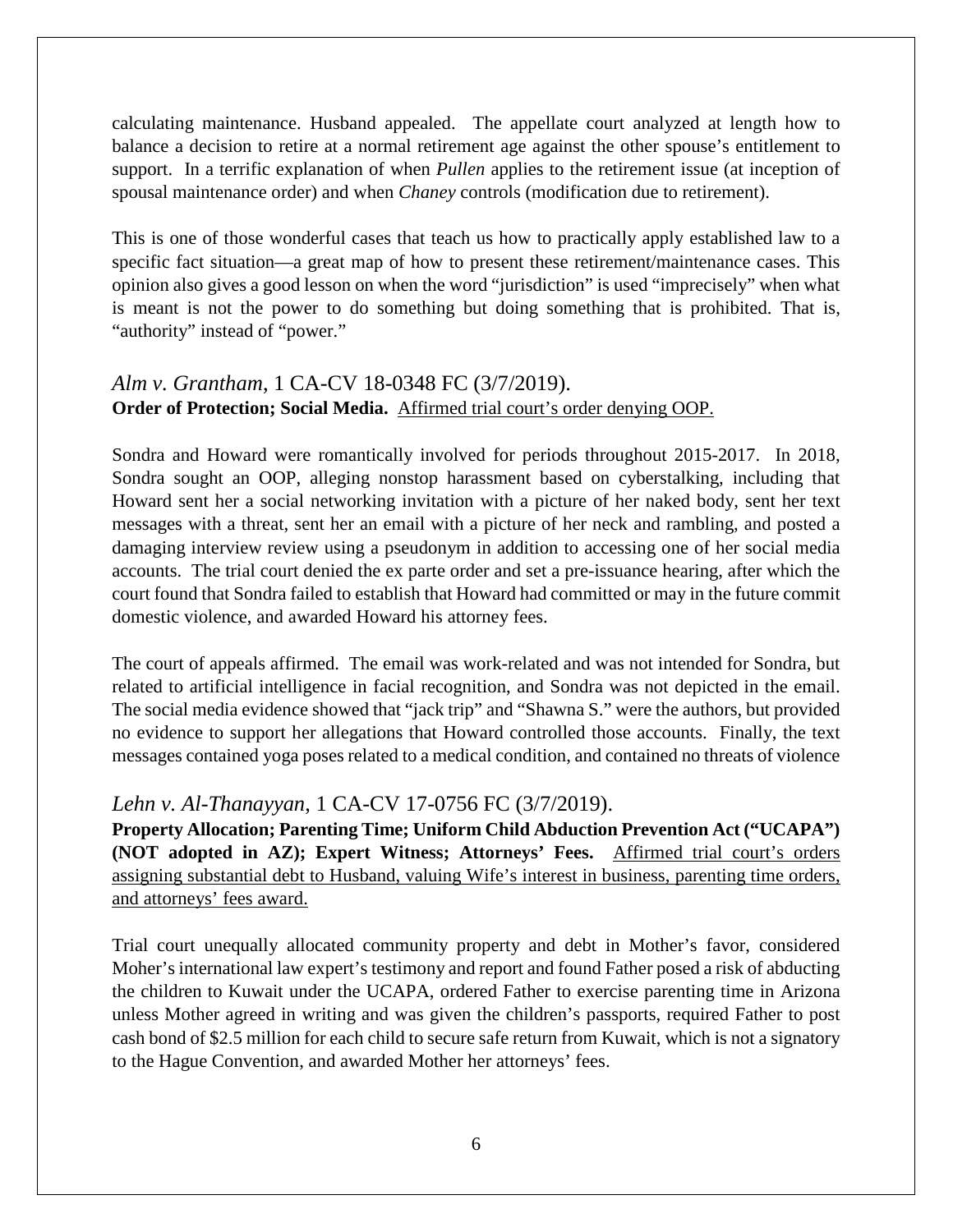Court of Appeals affirmed, reasoning that allocation of property was equitable due to Father's attempt to hide the community's interest in his Kuwaiti businesses and the income from those businesses. Where a party's own "obstructionist behavior" prevents an accurate determination of the community's interest in an asset, the court may award one party a greater share of community assets. *See Hrudka v. Hrudka*, 186 Ariz. 84, 93-94 (App. 1995), *superseded by statute on other grounds as stated in Myrick v. Maloney*, 235 Ariz. 491, 494 ¶ 8 (App. 2014); *see also Thomas v. Thomas*, 142 Ariz. 386, 392 (App. 1984) (a party's concealment of income or assets may be considered when dividing community property). Court of Appeals affirmed trial court's consideration of Mother's expert, as doing so was within its discretion, and affirmed trial court's analysis under the UCAPA despite that Arizona has not adopted the UCAPA because the trial court has discretion to rely on those factors in absence of specific statute to contrary as long as trial court also considers the children's best interests. Bond was appropriate as trial court has discretion to impose the cash bond under its authority to determine parenting time in the children's best interests, and the amount was not an abuse of discretion given the degree of risk that Father might relocate the children to Kuwait and fail to return them to Mother. Further, the court properly awarded Mother attorneys' fee because it found that a substantial financial disparity existed between the parties and noted unreasonable conduct of Father. Mother's ability to pay is not dispositive as A.R.S. § 25-324 does not require "a showing of actual inability to pay as a predicate" for an award; "all a party need show is that a relative financial disparity in income and/or assets exists between the parties." *Myrick*, 235 Ariz. at 494 at ¶ 9 (quoting *Magee v. Magee*, 206 Ariz. 589, 589 ¶ 1 (App. 2004).

### *Hendricks v. Love*, 1 CA-CV 17-0782 FC (3/7/2019).

**Modification of Child Support; Deviations.** Affirmed trial court's order reducing child support.

Mother petitioned to modify child support. The trial court granted Mother's petition and reduced child support because she was enrolling in a full-time doctoral program and could only work parttime. Father appealed the trial court's ruling arguing that the trial court did not make appropriate written findings for a deviation, and that Mother's income reduction was voluntary.

The Court of Appeals, Division One, found the trial court did not make a "downward deviation." Instead, the trial court has broad discretion. The trial court acknowledged Mother's decision to reduce her income and attributed her more income than she is making – but not her prior full-time earning capacity. This is not a deviation.

## *Alcoverde, Jr. v. Rodriguez*, 2 CA-CV 2018-0026-FC (3/6/2019).

**Civil Contempt; Jurisdiction.** Affirmed trial court's orders denying and partially granting several of the requests contained in Father's petition to enforce, his motion for contempt, and his subsequent motion for new trial and to amend the court's ruling on his petition.

Father ("Rene"), a judge in another jurisdiction, representing himself, appeals from a denial of application of strict evidence under ARFLP 2(a), "various evidentiary rulings," failure to make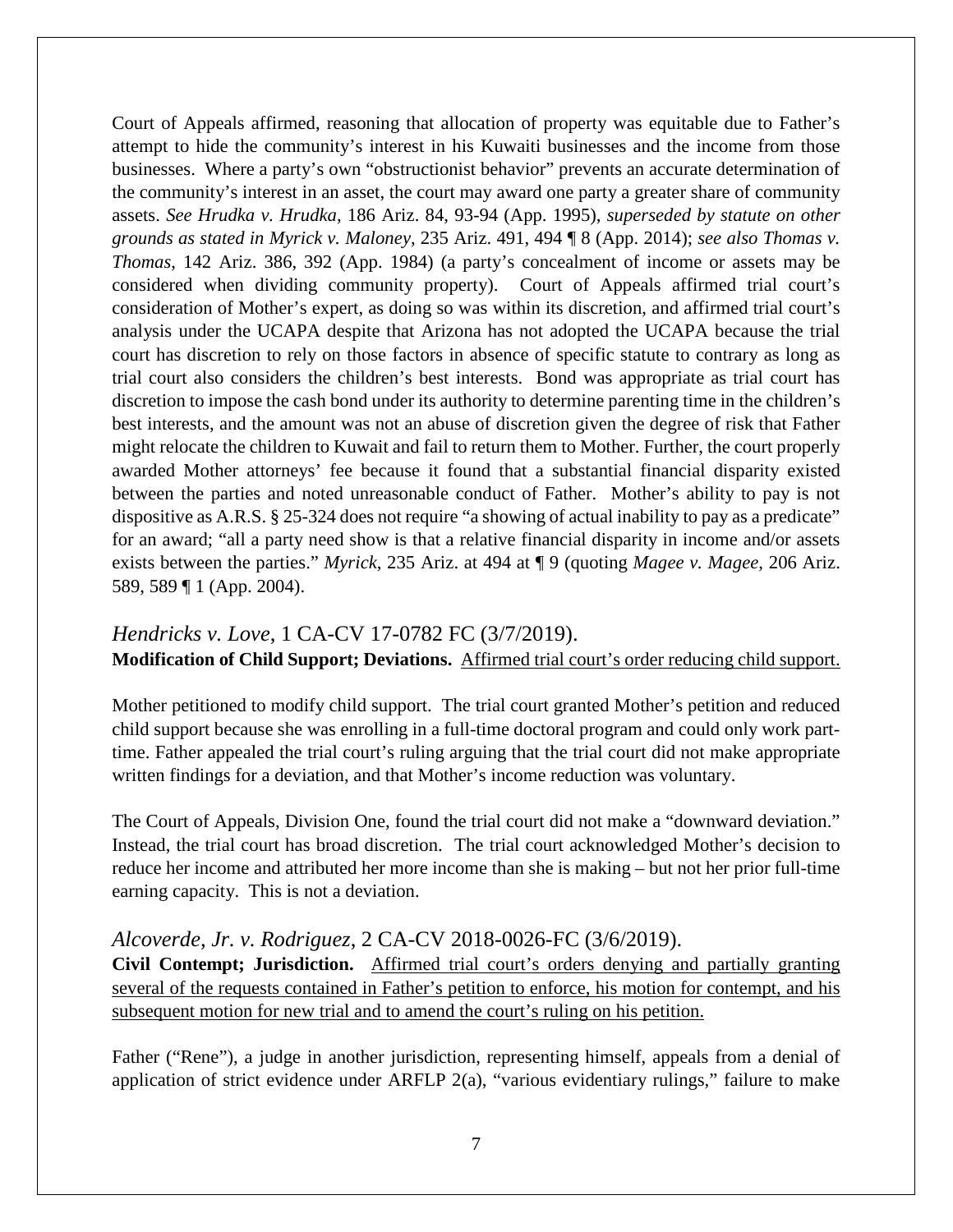findings, not finding Mother ("Rodriguez") (who also represented herself and didn't file a brief or appear in the appeal) in contempt, and lack of jurisdiction once he filed his appeal.

After being ruled against, Rene filed a Motion for New Trial and to Amend, most of which was denied, but the court set a hearing on the child support issues. Rene filed a notice of appeal and asked the new hearing to be vacated. Judge said no, finding the notice premature and affirmed the hearing. No one showed for the hearing and the trial court found Rene had waived his opportunity on the pending child support issues and ruled against him. Rene appealed.

The appellate court pointed out that one cannot appeal from a civil contempt order, which Rene did. One must go the Special Action route. Many of the evidence objections raised were either waived by Rene or inconsequential since the court ruled in his favor. And he didn't ask the trial court for findings before or after the hearing, so the appellate court affirmed saying Rene waived the right to ask for findings.

On the issue of when the trial court is "divested" of jurisdiction, the appellate court held the trial court can determine its own jurisdiction "if the issue is clear," and, if there is no final judgment or a "time-extending motion is pending," the notice is "ineffective and a nullity." It was correct for the trial court to ignore the notice, affirm the hearing date and proceed with the hearing even when both parties did not show up.

Practice Tip: Don't count on the Notice of Appeal to mean all hearings set at the time of filing will be vacated. If the court confirms a hearing date, do yourself a favor—show up. And as politely and humbly as possible explain why the court lost its power to rule.

Judicial Practice Tip: Even if you are a judge, don't use "Hon." in describing yourself, especially if you are representing yourself. Three reasons: it's bad form, it's probably a violation of the Code of Judicial Conduct, and, the Court of Appeals frowns upon it (here, the Court called Rene's use of the appellation in this case "disturbing"), and will point it out.

## *Garner v. Duario*, 1 CA-CV 18-0224-FC (3/5/2019).

**Modification of Legal Decision-Making, Parenting Time, and Child Support.** Affirmed trial court's orders awarding Father sole legal decision-making, restricted parenting time to Mother, and child support order.

Mother petitioned to modify legal decision making, parenting time and child support, alleging that Father had been physically abusive to the child. DCS initially proposed a substantiated finding of abuse, but later amended the finding to unsubstantiated after Father sought review. The DCS records, to include the amended finding, were disclosed to Mother.

Just before trial Mother moved to continue the hearing asserting Father had withheld information regarding the amendment of the proposed finding by DCS. The motion was denied.